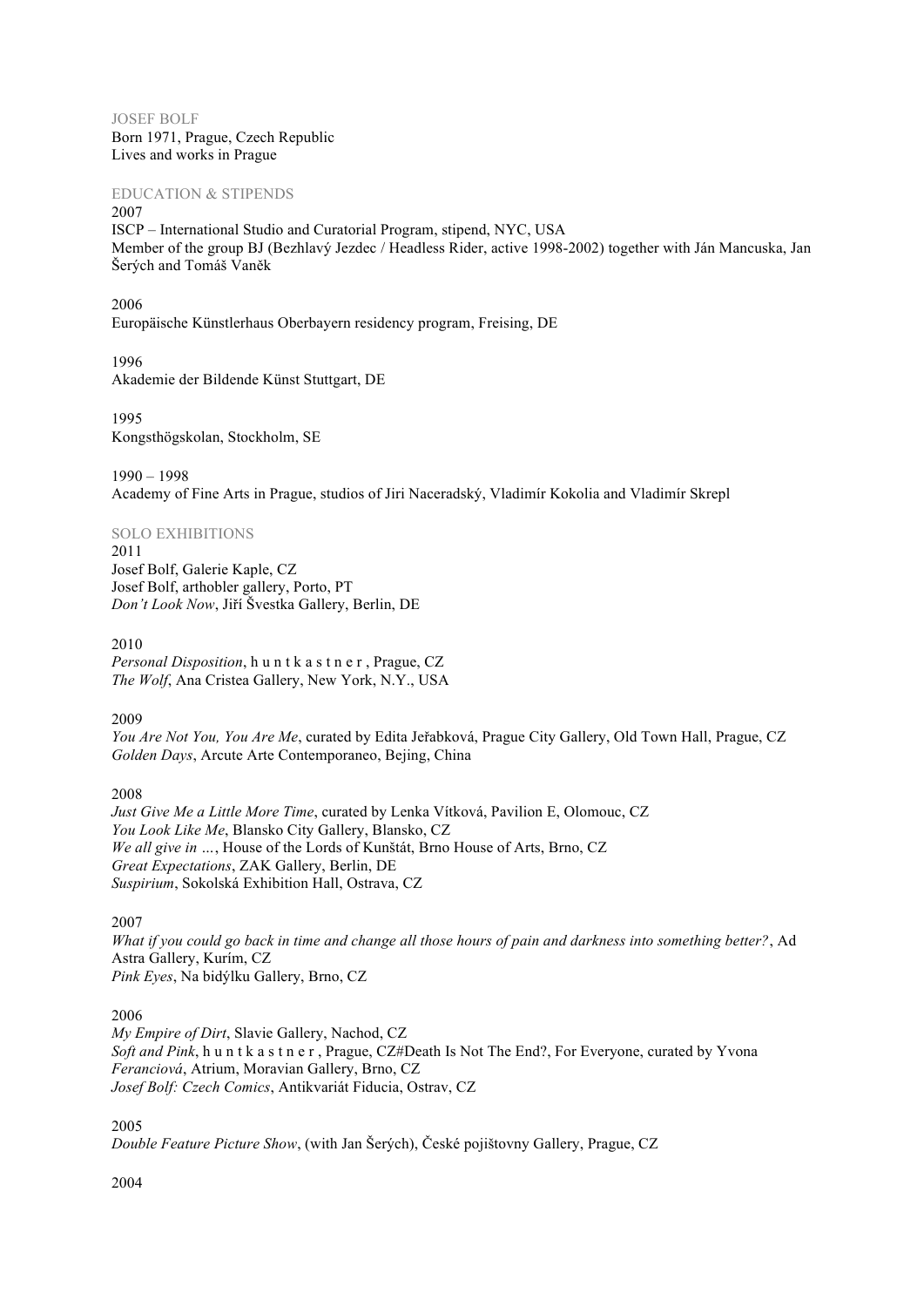*Dogs, Faces, Manatee*, Hranice na Moravě City Gallery, CZ *Josef Bolf*, AM180 Gallery, Prague, CZ

2003

*Narapoia*, Ouky Douky Gallery, Prague, CZ

## 2002

*Un Gatto nel Cervello*, Na bidýlku Gallery, Brno, CZ

1999

*Delusa and Bingara*, Die Aktualität des Schönen Gallery, Liberec; Titanic Gallery, Museum of Music, Olomouc, CZ.

*I Would Like to Collect the Pieces of Your Heart After It Has Been Broken By Someone*, Černý Pavouk Gallery, Ostrava, CZ

1998

*Umelý chlapec (Plastic Boy)*, Starter & Sorter Gallery, Prague, CZ *Novos Bichos*, České Budějovice City Gallery, České Budějovice, CZ

## GROUP EXHIBITIONS

#### 2012

*Between the first and second modernity,* Curated by Jiri Sevcik, Edith Jerabkova and Jana Sevcikova, National Gallery in Prague at the Veletrzni, Prague

## 2011

Exhibition with Boris Sirka, Nàrodné osvetové centrum (National Culture Center), Bratislava INTER-VIEW 2, Nitrianska Galeria, Nitra, Slovakia *Paralelni linie*, Prinz Prager Gallery, Prague *Colorless green ideas sleep furiously*, galerie dukan hourdequin, Paris, FR *Les amis de mes amis sont mes amis, hommage à Jan Mancuska*, Jocelyn Wolff Gallery, Paris, FR *Ein Tanz*, Curated by Lioba Reddeker and Daniel Pitin, HangART-7, Salzburg, AU

VI New Zlin Salon, Zlin Regional Art Gallery, CZ

2010

*Josef Bolf and Ivan Pinkava*, curated by Petr Vanouš, Regional Gallery of West Bohemia, Pilsen, CZ *And Don't Forget the Flowers*, curated by Yvona Ferencová, Moravian Galerie, Brno, CZ *Decadence Now! Visions of Excess*, curated by Otto Urban, Rudolfinum, Prague, CZ *After the Fall*, Hudson Valley Center for Contemporary Art, Peekskill, New York, USA Josef Bolf, Marcel Hueppauff, Jiří Petrbok, Vladimír Skrepl, Wannieck Gallery, Brno, CZ *Absurdita? Groteska? Ironie?*, curated by Jiří Machalicky, Galerie NOD, Prague, CZ Planet of Eden, The World of Tomorrow in Czechoslovakia Socialism, curated by Tomáš Pospišzyl, DUMB" Brno, CZ

*House of Arts & Dox*, Prague, CZ

*After Velvet*, curated by Sandra Baborovská, Prague City Gallery, House of the Golden Ring, Prague, CZ *Umheimlich*, curated by Zuzana Štefková, Galerie Cypriana Majernika, Zichy Palace, Bratislava, SK *Tales of the Unexpected*, curated by Radek Vana & Marie Rus Bojan, Project Foundation, Dek22, Rotterdam, NL

# 2009

*A Good Eye and a Good Heart: Work from the Jiri Staha Collection*, Galerie Sternberk, Sternberk, CZ *Fourteen S*, curated by Milena Slavicková, DOX Center for Contemporary Art, Prague, CZShare Your *Dreams*, Young Art from the EU, Galerie Suppan Contemporary, Vienna, AU *White Paper, Black Bride*, curated by Jirí Kovanda and Edit Jerabková, & SHORTLIST: 12 Painters from the Czech *Republic*, curated by Daniel Pitín, Prague Biennale 4, Karlin Hall, Prague, CZ

*Undercurrents*, curated by Petr Nedoma, Rudolfinum Gallery, Prague, CZ *Transfer*, House of the Lords of Kunštát, Brno House of Arts, Brno, CZ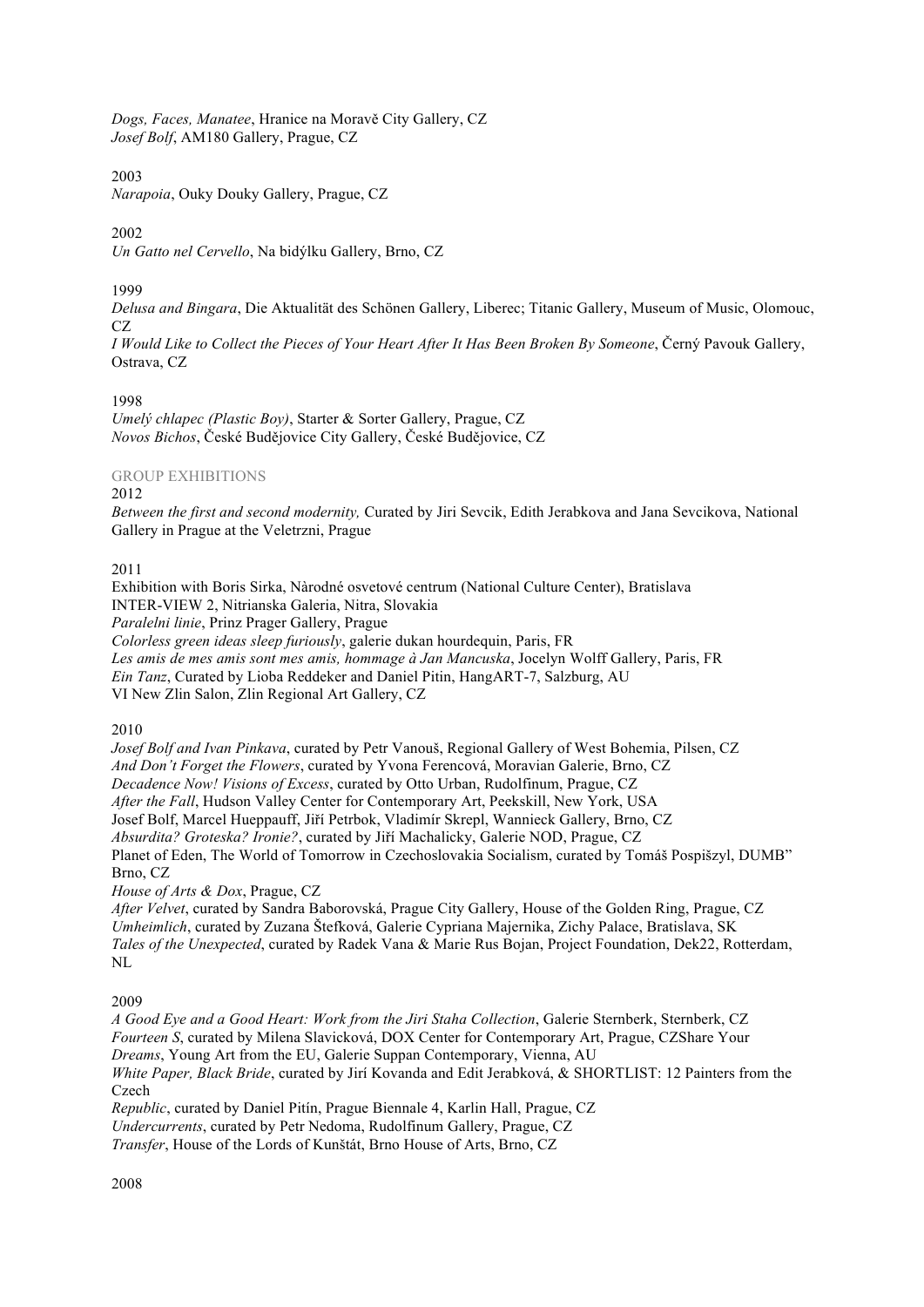*It Hasn't Hurt For Hundreds of Years*, Blansko City Gallery, Blansko, CZ

*New Acquisitions*, Prague City Gallery, Old Town Hall, Prague, CZ

*Transfer*, whiteBOX Gallery, Munich, DE

*Inverzní romantika (Inverted Romantic)*, Bast'art Contemporary, Bratislava, SK

*Evokation vs. Fetisch*, Galerie der Hochschule für Bildende Künste Braunschweig, DE

6th Biennale of Young Artists, curated by Karel Císar, Prague City Gallery, House of the Stone Bell, Prague, CZ

*Resetting / New Ways to Reality*, curated by Petr Vanouš, Prague City Gallery, Municipal Library, Prague, CZ

#### 2007

*Fragments.cz*, curated by Viktor Cech, Castello di Rivara, Centro d'Arte Contemporanea, Turino, IT *STILL: Another Exhibition of Painting*, FUTURA Center for Contemporary Art, Prague, CZ

*The Most Curatorial Biennial of the Universe*, APEXART, New York, USA

*NeuEuropa,* Ray Hughes Gallery, Sydney, Australia

*Gross Domestic Product*, curated by Kryštof Kintera, Prague City Gallery, Municipal Library, Prague; curated by William Hollister at Mars Gallery, Moscow, RU

*Skull Hunters*, curated by Edit Jerabková and Lenka Vítková, Klatovy/Klenová Gallery -U Bílého jednorotce, Klatovy; Galerie Šternberk, Šternberk; Gallery of Eastern Bohemia, Pardubice; Künst-und Gewerbeverein, Regensburg, DE

*Vitamin Painting*, Bast'art Contemporary, Bratislava, SK

*Spleen and Ideal / Categorization of Ecstasy*, Gallery Brno, Brno, CZ

*Sovereign Art Foundation Award*, Club Row at the Rochelle School, A Foundation, London, UK

*Economy of Purpose*, curated by Display Gallery, Eskort Gallery, Brno, CZ

#### 2006

*Acne*, Contemporary Czech Painting from the Collection of Richard Adam, Rudolfinum Gallery, Prague, CZ *Czech Painting 1985-2005: The Richard Adam Collection*, Wannieck Gallery, Brno, CZ *Hot Stuff*, (A.M.180+ Full Screen), Stanica Tilina, SK *Fear in the City, or, The Prague Underground*, Adria Palace, Prague, CZ *Blind Men Measuring an Elephant*, curated by Rafani, Gallery C2C, Prague, CZ

2005

*1811197604122005*, curated by Galerie Display, Plan B, Cluj, RO

*Jindřich Chalupecký Award Finalists*, Municipal Library, Prague City Gallery, CZ The 5th Biennial of Young Artists, curated by Karel Cisár, House of the Stone Bell, Prague City Gallery, *CZThe 4th Zlín Salon of Young Artists*, Zlín City Gallery, CZ

2004

*Private Mania: The Richard Adam Art Collection*, House of the Lords of Kumštát, House of Arts, Brno, CZ *Eastern Lights, Neutral*, (curated by Display Gallery), Motorenhalle Dresden, DE *Contemporary Painting from the Collection of Richard Adam*, Jihlava City Gallery, Jihlava, CZ *Nebe je kino, kámo (Heaven is a Movie, My Friend)*, Art Factory, Prague, CZ

2003

*Ceskoslovensko*, Slovak National Gallery, Bratislava, SK *Kompression*, Kolonie Wedding, Berlin, DE

2002

*Encuentros intimos de la tercera specie*, (with David Adamec and Ivan Vosecký), NoD Gallery, Prague, CZ *Blažo -Bolf -Jablonska -Pavlán*, Display Gallery, Prague, CZ Künstverein Stuttgart, with Ján Mancuška, a part of the Wechselstube project, Stuttgart, DE *The Glory of Astronauts Goes Down in Flames*, BJ artist group, Šternberk City Gallery, Šternberk , CZ *Hedonistic Abstraction*, Pratákuv Palace, Moravian Gallery, Brno, CZ

2001

*Story*, NoD Gallery, Prague, CZ

*Glued Intimacy*, (curated by Vit Havránek), Jelení Gallery, Foundation and Center for Contemporary Arts-Prague, CZ

*Art Moskva*, (with artist group BJ), organized by Umelec, Dom Chudotnikov, Moscow, RU *Le Jeu de Francofonie*, National Gallery, Ottawa, Canada